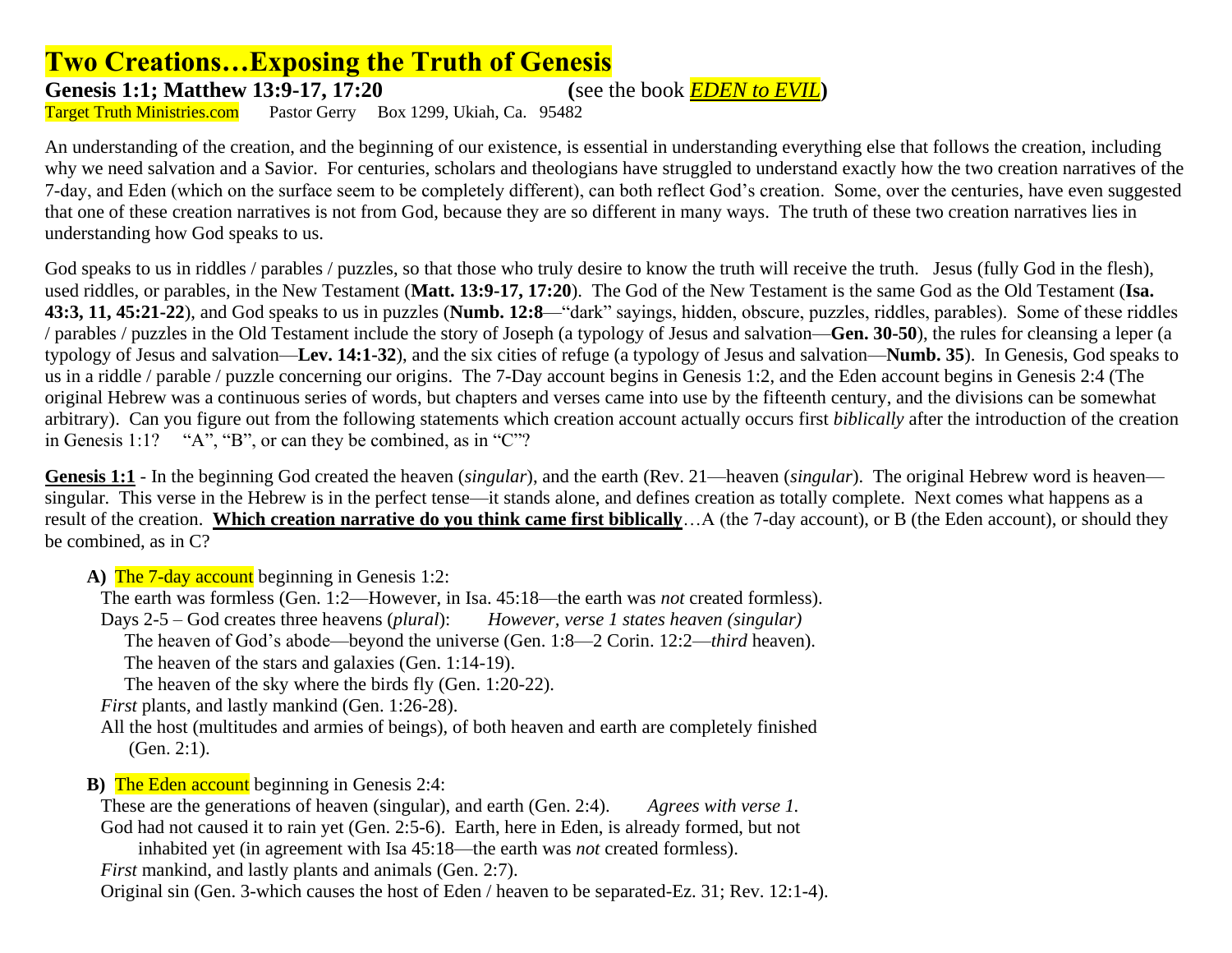**C)** Blending them together where Eden is part of Day 6:

The earth was formless (Gen. 1:2—However, in Isa. 45:18—the earth was *not* created formless).

Day 2-5 – God creates three heavens (*plural*—see A—not the original Hebrew).

Day 3 – God *planted the earth* with vegetation, plants, and trees (Gen. 1:11-13).

Day  $6 - God$  made mankind to rule over plants and animals (Gen. 1:26-30). It is supposedly here on Day 6 that the Eden account explains mankind's creation (and the eventual fall), where *no plants or trees existed* (see Day 3), until mankind had been created (Gen. 2:4-3:24).

If you took time to check you Bible translation, you probably discovered that the word "heaven" (*singular*), in Genesis 1:1, appears as "heavens" (*plural*) in many translations. However, the original Hebrew, as well as the first Greek translation from Hebrew to Greek (the Septuagint from 300 years before Jesus was born—the Scripture that Jesus used), translates "heaven" as singular—meaning that the 7-Day creation (which describes three heavens), cannot be the creation referred to in Genesis 1:1 where God uses the singular "heaven." In fact, the word "heaven" in Genesis 1:1 was not changed until the eighteenth century, well after the KJV of the Bible into English. It was changed to more correctly fit the 7-Day narrative, because supposedly, if God created three heavens in the 7-Day event, God must have meant "heavens" (*plural*), in Genesis 1:1, and so mankind corrected God's "mistake."

But, God did *not* make a mistake! God has given us a riddle…a puzzle, to see who is searching His Word for the truth, and to see who has eyes to see which creation narrative came first—thus, discovering our real need for salvation. God made the answer so obvious, that "B" should jump out at us as the only possible correct option. The story is so simple. We were created, and we have fallen from our relationship with God, and we are born into this fallen temporary age lost, facing death, and in need of reconciliation (**Rom. 5:10-12**). God so loves us that He came to us in the form of Jesus (**John 3:16-21**).

One of the issues which confuses, and clouds our understanding of God's plan (the creation, the fall, the reconciliation, and the judgment), is our understanding of the term "angels," and "man." Are we in any way related to the angels of God's creation--the host of heaven? Angels perform functions such as being messengers of God, and man was created to tend to God's kingdom (the Garden of Eden). So, angels and mankind (*et-adam*), were both created by God, both created eternal in the original creation (**Gen. 2 & 3**). However, God doesn't actually define us as different beings.

The host of heaven include angels, but the term "host" is not limited to "angels" (**Psalm 148:1-6**). Angels are messengers, and ambassadors, and the host of heaven are the "mass," or "army of persons" (which includes messengers and ambassadors, etc.). Actually, angels have many descriptions, just as man in this age has many functions—messengers, warriors, guardians, reapers, ministers, pastors, etc. Obviously, today, we are not angels (eternal), while we exist in our human flesh (mortal), and we have a hard time thinking of adam (mankind—*et-adam*), being in an angelic state originally as an angel, but we were.

The assumption is that angels were created different than mankind, and that angels were not created out of the ground as adam (mankind), is described. But, this is only an assumption. Nowhere in Scripture does God tell us how the host of heaven were created, other than this reference to adam (mankind), in Eden, which is followed by the creation (also out of the ground) of trees (**Gen. 2:9**; **Ez. 31**). Over one-third of the references to *trees* in the Bible are to beings! Angels were created to be eternal (just like mankind-adam), and created for specific functions (just like mankind-adam).

Most of us have formed our opinion of what an angel is, based upon stories we have been told, or books we have read, and traditions passed down to us. What does the word "angel" in the Bible mean to you? The word angel in the Bible is *not* a reference to a being created different from mankind (adam—actually et-adam in the Hebrew—mankind). The Hebrew word "angel" is a reference to *eternal* beings with various *functions* assigned to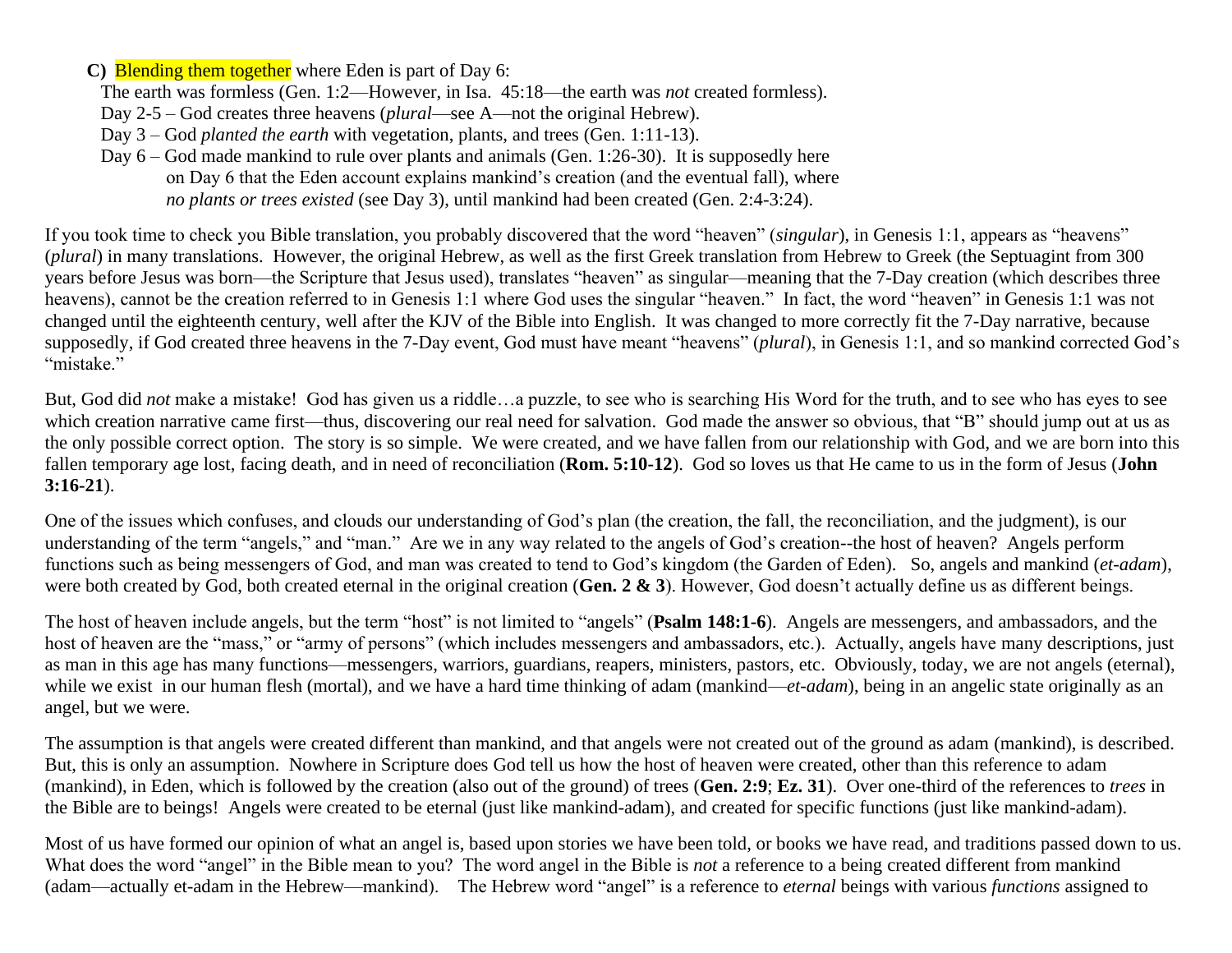persons who are created to serve God. Pastors and priests are angels (**Rev. 2, 3**), created to serve God—their *function* makes them "angels" (in the service of God), not their *appearance*. All flesh mankind (the fallen), will be resurrected to an eternal state at Christ's return, to become like the angels (see scripture list at end of the study on Angels & Humans--Target Truth Ministry.com).

The Hebrew word "*malak*" translated as "angel," means ambassador, teacher, messenger, or deputy—referring to their function, not their appearance. The Greek word "*aggelos*" translated as "angel," means messenger, or pastor (**Rev. 2, 3**)—again referring to their function. The Greek word "*isaggelos*" means equal to, or similar to the angels (used in **Luke 20:36**), pointing to the resurrection where we cannot die anymore because we will be like, or equal to the angels—eternal.

God tells Moses to record for us what happened in the creation in Eden. God completed His creation of all the host of heaven and earth (**Gen. 2:1**), and the purpose of the Eden narrative is to inform us how sin affected those to be known as "mankind" (because these fallen beings will become flesh humans to be born into this world for the purpose of reconciliation back to God). God tells us that He establishes the nations of this world according to the number of the "sons of God" (angels that have fallen—**Deut. 31:7-8**—The Hebrew reads "sons of God" not "children of Israel"). Moses was not given many details about the rest of the created order which remained with God—the two-thirds (**Rev. 12:1-4**—see Message "The deception of Satan"—Target Truth Ministries.com).

In **Psalm 148:1-6**, we are all listed together as angels, or the host of creation. All beings are angels (*eternal* beings with a *function*…created to serve God). All the host (all armies and nations), are angels (*eternal* beings with a *function*…created to serve God). All the sun, moon, and stars (symbolically all the righteous), are eternal beings with a function…created to serve God. All the waters above heaven (symbolically all those who remained true to God at the fall, and did not sin—**Gen. 1:6-7**), are part of the host of creation (*eternal* beings with a *function*—angels…created to serve God). **Ezek. 31** describes us as fallen—the trees of Eden.

In **Hebrews 2:5-18**, Jesus was made temporally lower than the angels (to be able to die), and we are compared as also being temporally lower than the angels (condemned to die), so that salvation and reconciliation can take place for all of us who sinned in the past (**Rom. 5:12**), and who now trust in Jesus. The saved will be resurrected to their eternal state of angelic function. "Mankind" represents those eternal beings who have sinned, and who will need to be reconciled in the flesh.

Adam was an angel (defined biblically as an *eternal* being created to serve God—having a *function*). The only reference in the Bible to the creation of the host of heaven, or eternal beings created to serve God, is in **Genesis 2:4-3:24**, where the host of heaven in Eden are first mentioned—mankind, Satan, and the cherubim, who were all created to serve God. Those in Eden are delineated by their function, not by their appearance (Satan's description as a snake is symbolic of evil—not a literal physical description). The term "mankind" as used in Genesis, is a reference to the "angels" who have fallen who will be called to salvation (Eph. 1:4-5, 11—God knew us before the foundation of this age). God created us to live eternally with Him in Paradise as angels (supernatural), with a function. But because of our sin in Eden, we are now born flesh (mankind), and must die (mortal).

By the end of the 7-Day creation narrative, note that all the host of *both* heaven *and* earth are finished (**Gen. 2:1**). There are no new beings being created today, according to the Bible. The focus of God in the story of Eden, is the creation of "mankind" (not the rest of the angelic host), because those that fell (turned against God), will need to become flesh mankind (mortal), to die. "Mankind" is a reference to those (like Adam and Eve), who will become flesh after the fall, and must die.

God speaks to us in His word in riddles and parables (Matt. 13:10-17). Whether we are called **angels** (Rev. 1:20: Ps. 148:2) **people, or armies** (Gen. 2:1; Ezek. 1:24; Rev. 19:14), **stars** (Rev. 12:1-2; Job 38:7), **host** (Gen. 2:1; Psalm 148:2), **trees** (Ezek. 31; Gen. 2:9), **stones** (Isa. 14:19; Ezek. 28:14-16; Matt. 3:8-10; Luke 19:40; 1 Pet. 2:4-5), **waters** (Rev. 17:15, 19:6; Psalm 148:4-6; Ezek. 1:24), or **sons of God** (Rom. 8:14-19; Job 38:7), in Scripture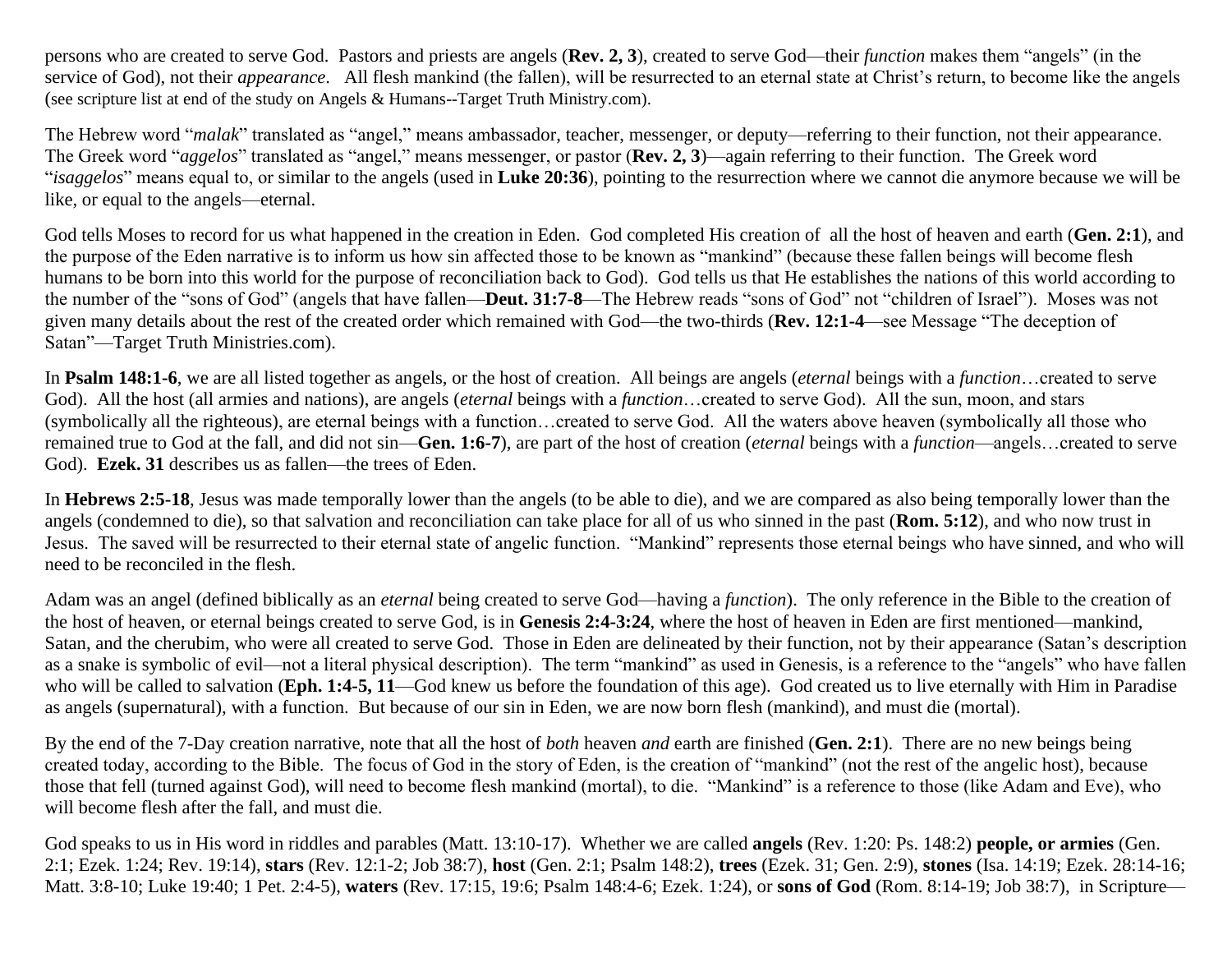all are part of the host of creation. We were all created with the same type of supernatural *body* in Eden (eternal), and simply assigned different *jobs* to serve God, which is the biblical definition of the term "angel," not the definition we have invented today through traditions, and stories.

In *Acts & Facts*, September 2015, Dr. Lisle, Ph.D. Astrophysics, attempted to blend the two creation accounts into a single account by making two arguments to justify this union. Both arguments *fail* to justify blending together the two accounts, and placing the Eden account into Day 6 of the 7-Day account.

The premise of the arguments are that if the two accounts are determined to be different, then one of them must be in error—the Bible must be incorrect. Or, if the two accounts are determined to be separate, then the fear is that people might accept the gap between them to account for macroevolution to occur. These attempts to blend the two accounts together are the result of trying to defend the Bible (a noble thing), but ignoring the numerous differences between these two accounts. In order to protect the Bible, and the Christian understanding that there cannot be any macroevolution, many Christians have adopted the position that the Eden account must take place during Day 6 of the 7-Day account. For numerous reasons, this is false.

Specifically, the arguments presented in the article are the following:

The first argument concerns whether plants, or man, was created first (plants first in the 7-Day event, and man first in the Eden event). In the Eden account, when the text states that no plants existed, Dr. Lisle makes the argument that this is a reference to *cultivated* plants only…not to all plants. The passage reads: "*and no plant of the field and that no herb of the field had grown."* The Strongs word definition of the Hebrew for "field" (*sodeh*), is #7704- *flat country land-wild*. It is a real stretch to say that only cultivated plants are in the context here in Eden, when the context also refers to all the trees as well not existing until man is first created. The plain reading of the passage in the Eden account is that man was created *before* plants, including trees—and of course in the 7-Day account, man and woman are created *after* plants, trees, birds, and animals.

The second argument made concerns whether animals and birds were created before, or after man (in the Eden event, man first…and in the 7-Day event, birds on Day 5, and animals mentioned on Day 6 before man mentioned). Even if we ignore that God wrote that the animals were created before man on day six, and assume that we don't have to pay close attention to the order of events listed on the same day (Day 6), this still doesn't explain the birds being created on Day 5, before man in the 7-Day account. In Eden, man is created first…then birds and animals.

These two arguments attempt to justify blending the Eden account into Day 6 of the 7-Day account—but, they do not hold up. Further, I have listed numerous other arguments as to why these two creation accounts are in fact different--deliberately done different by God for a purpose (see the book "**Eden to Evil***"*--*Target Truth Ministries.com*). Both of these accounts are completely true. God deliberately provided these two creations, with so many differences, so that we would recognize that they are in fact different, and have a different purpose. There is no "gap" for evolution—I deal with the evolution issue in the book ["Science, Origins, & Ancient Civilizations—Scientific Evidence Withheld from School Textbooks"](http://www.amazon.com/Science-Origins-Ancient-Civilizations-Burney/dp/1607916258/ref=sr_1_1?ie=UTF8&qid=1440716492&sr=8-1&keywords=Science%2C+Origins%2C+%26+Ancient+Civilizations)--*Target Truth Ministries.com*. Both of these books are also featured in two TV study series on [YouTube](https://www.youtube.com/playlist?list=PLWR4UP7KAdQ93jDiXpVJuxtOX-RFAxXmO) ("Eden to Evil" is the *update* to the old book--"The Flat Earth & Genesis" on YouTube).

We once existed with God in Paradise (**Matt. 25:34; Eph. 1:4-5,11; 1 Pet. 1:1-2; 2 Tim. 1:8-9; John 3:18; Psalm 139:16**). We sinned against God (**Gen. 3**). We died spiritually when we were cast out of Eden. We now face death physically. I cannot save myself. In order to be reconciled and not remain separated for all eternity I need a Savior. Only a holy, sinless, uncreated, eternal Being (Jesus), can pay for our sin against a holy, sinless, uncreated, eternal God (Isa. 43:3, 11, 45:21). Even the word reconcile means a return to a relationship we once had…when was that? Eden! Jesus-fully God in the flesh (**Phlip. 2:5-8**)—is our only hope. Let's read **Psalm 139**.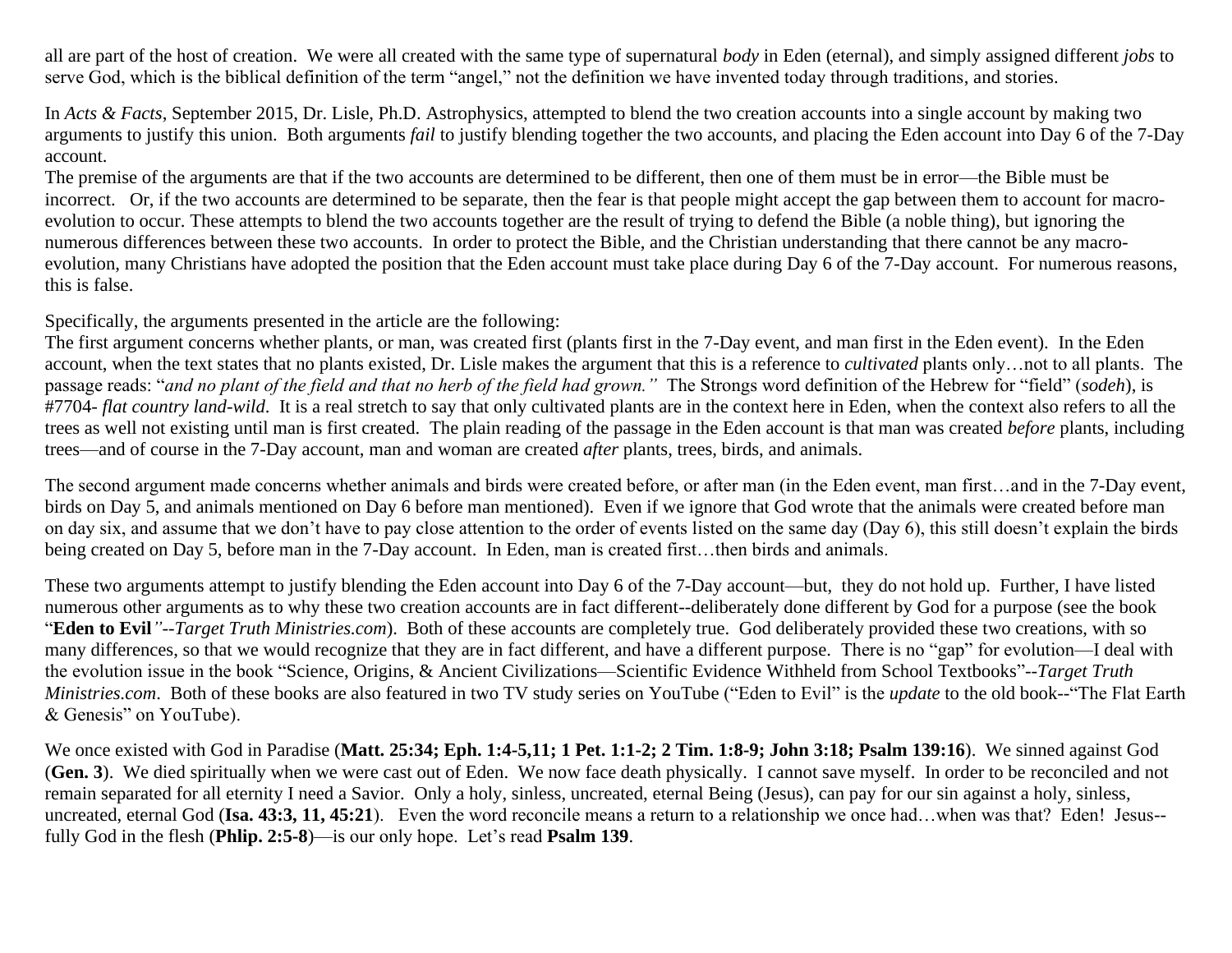Creation comparison chart of the modern western view, to the view of the early Christians prior to the fourth century: *Target Truth Ministries.com*

| <b>Modern Conventional View (Greek – Western)</b>                                                                                                              | <b>Hebrew/Early Christian View (Jewish – Eastern)</b>                                 |  |
|----------------------------------------------------------------------------------------------------------------------------------------------------------------|---------------------------------------------------------------------------------------|--|
| From the fourth century to today                                                                                                                               | From the time of Jesus until the fourth century                                       |  |
| God created the Heavens (plural) and the Earth (Gen. $1:1 - NAS$ , NIV).                                                                                       | God created the Heaven (single) and the Earth (Gen. 1:1- KJV).                        |  |
| God created the host (beings) of Heaven                                                                                                                        | God created the host (beings) of Heaven / Eden                                        |  |
| ( <i>Job 38:1-18</i> ; Psalm 33:6-9; Rev. 12:1-2; Eph. 1:4-5, 11)                                                                                              | (Psalm 33:6-9; Rev. 12:1-2; Eph. 1:4-5, 11)                                           |  |
| Earth is formless and void "tohu wabohu" (Gen. 1:2)                                                                                                            | God gives the description of all the host (beings) of Heaven $\&$ Eden                |  |
| (But, Isa. 45:18 says earth was not created "tohu wabohu")                                                                                                     | (Gen. 2-3; Job 33:4-6; Rev. 12:1-2)                                                   |  |
| The creation $- a 7$ -day account (Genesis 1:3-2:3)                                                                                                            | God gives the story of the fall of many beings. Sin enters Paradise (Eden)            |  |
| (In this conventional view—Eden is part of day 6 of the 7-day creation account)                                                                                | through Satan (Gen. 3; Ezek. 28:12-19, Ezek. 31; Isa. 14:12-19; Rev. 12:3-4).         |  |
| Day 6—man and woman are created (Gen. 1:26-27)                                                                                                                 | <b>Transition between creation accounts</b> (Genesis 2:4) from Eden(paradise)         |  |
| (supposedly Eden - $\frac{many \; conflicts}{Many \; conflicts}$ - Gen. 2:5-3:24)                                                                              | to the 7-Day account.                                                                 |  |
| All creation, including the host (beings) of Heaven, and of earth, are finished                                                                                | The earth <b>becomes</b> formless and void "tohu wabohu" (Gen.1:2; Isa. 45:12—        |  |
| $(Gen. 2:1; Eph. 1:4-5, 11).$                                                                                                                                  | earth re-made (asah) & mortal humans created (bara)—see also Isa. 45:18—              |  |
| (Some believe babies born today are a new creation ?)                                                                                                          | earth not created "tohu wabohu"; also, Job 38:1-18 where host of heaven               |  |
|                                                                                                                                                                | witness earth being re-made).                                                         |  |
| Transition between creation accounts (Genesis 2:4) from the 7-day to the Eden                                                                                  | Adam and Eve, and $1/3^{rd}$ of the host, are all banished to the cursed earth        |  |
| (Paradise) creation account (Gen. 2:5-3:24). Eden & the fall are part of day 6.                                                                                | (Gen. 3; Rev. 12:3-4).                                                                |  |
| Adam and Eve and others are banished to the cursed earth due to the fall (Gen. 3;                                                                              | All creation, including the host (beings) of Heaven, and of earth, are finished       |  |
| Rev. 12:3-4).                                                                                                                                                  | (Gen. 2:1). Babies are not a new creation (Eph. 1:4-5, 11; Rom. 8:28-30).             |  |
| The age of Grace begins.                                                                                                                                       | From the fallen host, Adam & Eve are selected to begin The age of Grace.              |  |
| Sin enters this world through Adam (Rom. 5:12)                                                                                                                 | Sin enters <i>this world</i> through Adam (Rom. 5:12).                                |  |
| God will establish the nations of the world according to the number of the fallen                                                                              | God will establish the nations of the world according to the number of the fallen     |  |
| angels of God cast out to earth (Deut. 32:7-8 - Septuagint; Rev. 12:1-4)                                                                                       | angels of God cast out to earth (Deut. 32:7-8 - Septuagint; Rev. 12:1-4)              |  |
| This world is Satan's domain (Job 1:7; Matt. 4:8-10; Luke 22:31-32; John 12:31;                                                                                | This world is Satan's domain (Job 1:7; Matt. 4:8-10; Luke 22:31-32; John              |  |
| Rom. 8:20-22; 2 Corin. 4:4; Eph. 2:2; 1 John 4:4).                                                                                                             | 12:31; Rom. 8:20-22; 2 Corin. 4:4; Eph. 2:2; 1 John 4:4).                             |  |
| It is thought that children now born flesh, receive the sin of Adam                                                                                            | Children now born flesh are responsible for their own sin, due to their following     |  |
| (Bible reference ?).<br>How?<br>$Whv$ ?                                                                                                                        | Satan in Eden (Gen. 3; Rev. 12:3-4; John 3:1-7).                                      |  |
| Children are seen as innocent until some "age of accountability" (Rom. 7:9 ?).                                                                                 | Children are condemned at conception because of sin in Eden                           |  |
| Nevertheless, death reigns (Rom. 5:14, 6:23).                                                                                                                  | (Jn. 3:18; Rom. 1:21-32, 6:23; Psalm 51:5, Psalm 58:3; Rev. 12:3-4).                  |  |
| When we knew God, we denied God (Rom. 1:20-21). No one seeks God (Rom.                                                                                         | When we knew God, we denied God (Rom. 1:20-21). No one seeks God (Rom.                |  |
| 3:10-12). We are all dead in our relationship with God in this age (Eph. 2:1-5).                                                                               | 3:10-12). We are all dead in our relationship with God in this age (Eph. 2:1-5).      |  |
| God leads some to salvation. Those not led, remain condemned (Psalm 14:1-3;                                                                                    | God leads some to salvation. Those not led, remain condemned (Psalm 14:1-3;           |  |
| Jn. $6:44-45,15:16$ -God chooses, not us).<br>What is the reason some are chosen                                                                               | Jn. 6:44-45, 15:16). Some in Eden showed shame (Gen. 3:7-8), others contempt          |  |
| to be saved?                                                                                                                                                   | (Satan).                                                                              |  |
| The elect cannot deny GodJesus will not lose any (Jn. 6:39).                                                                                                   | The elect cannot deny God Jesus will not lose any (Jn. 6:39).                         |  |
| If "born again," we can be <i>reconciled back</i> into a relationship with God (Jn. 3:1-7;                                                                     | If "born again," we can be <i>reconciled back</i> into a relationship with God, based |  |
| Rom. 5:10-11). When did we have a previous relationship with God, which allows<br>upon to our previous relationship with God in Eden (Jn. 3:1-7; Rom. 1:20-21, |                                                                                       |  |
| us to be reconciled back? (Ezek. 31; Rom. 1:20-21; Eph. 1:4-5, 11; Rev. 12:1-4).                                                                               | 5:10-12; Eph. 1:4-5, 11; Gen. 2-3; Ezek. 31; Rev. 12:1-4).                            |  |
| <b>Summary</b> – I am declared a sinner at conception, and must be "born again."                                                                               | <b>Summary</b> - I was created, and once was with God, but have fallen, and must be   |  |
| Adam is responsible. God is seen as arbitrary - the sequence confusing.                                                                                        | "born again" – <b>I</b> am responsible. God is loving, forgiving, and merciful.       |  |
| <b>Scriptural conflicts exist.</b>                                                                                                                             | <b>Scripture agrees with Scripture.</b>                                               |  |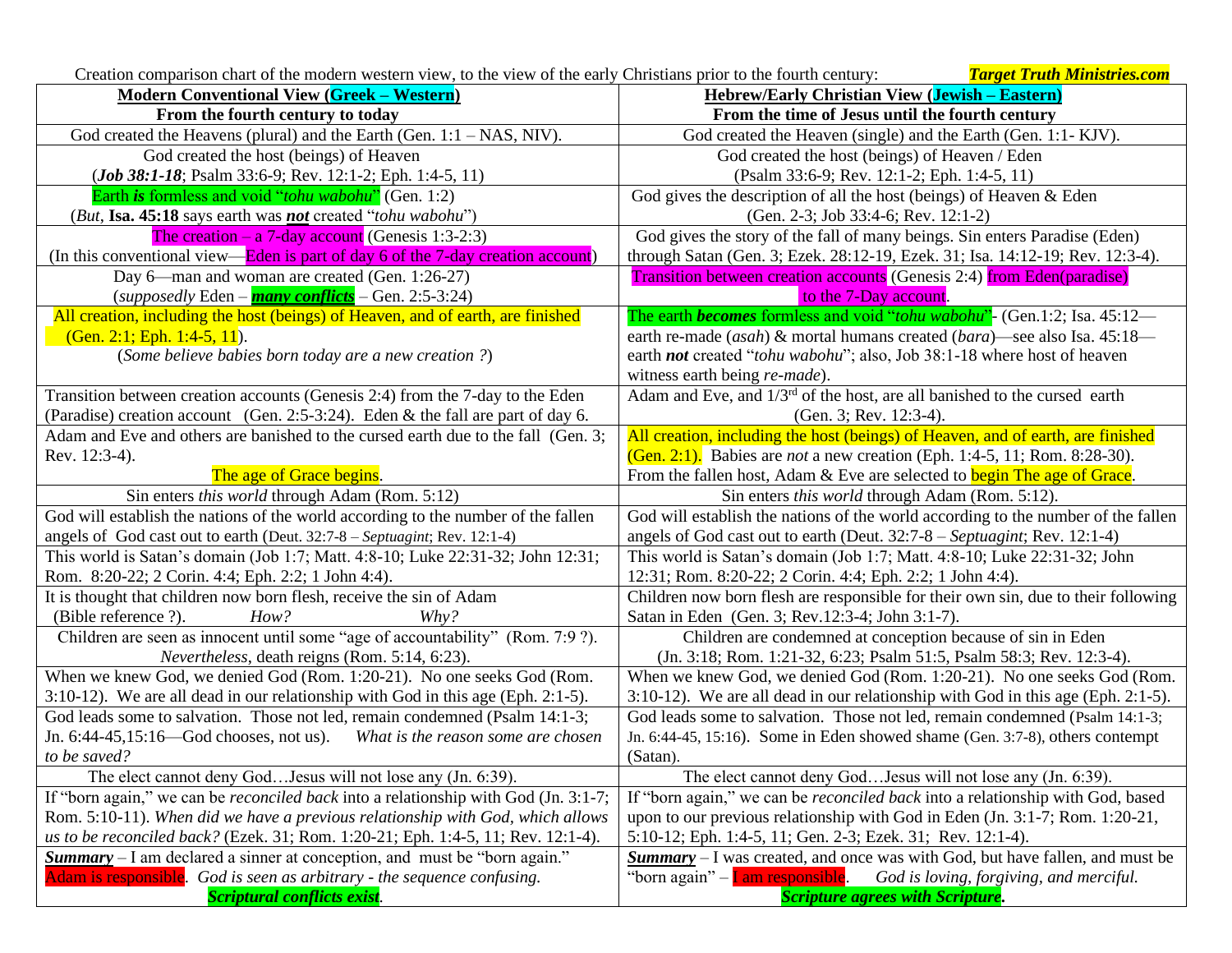## **See the book "***God's Plan / Satan's Plan***"…or… "Eden to Evil" @** *Target Truth Ministries.com*

| Creation comparison chart of the modern western view, to the view of the early Christians prior to the fourth century: | <b>Target Truth Ministries.com</b>                                                    |  |
|------------------------------------------------------------------------------------------------------------------------|---------------------------------------------------------------------------------------|--|
| <b>Modern Conventional View (Greek – Western)</b>                                                                      | <b>Hebrew/Early Christian View (Jewish - Eastern)</b>                                 |  |
| From the fourth century to today                                                                                       | From the time of Jesus until the fourth century                                       |  |
| God created the Heavens (plural) and the Earth (Gen. $1:1 - NAS$ , NIV).                                               | God created the Heaven (single) and the Earth (Gen. 1:1 KJV).                         |  |
| God created the host (beings) of Heaven                                                                                | God created the host (beings) of Heaven / Eden                                        |  |
| ( <i>Job 38:1-18</i> ; Psalm 33:6-9; Rev. 12:1-2; Eph. 1:4-5, 11)                                                      | (Psalm 33:6-9; Rev. 12:1-2; Eph. 1:4-5, 11)                                           |  |
| Earth is formless and void "tohu wabohu" (Gen. 1:2)                                                                    | God gives the description of all the host (beings) of Heaven & Eden                   |  |
| (But, Isa. 45:18 says earth was not created "tohu wabohu")                                                             | (Gen. 2-3; Job 33:4-6; Rev. 12:1-2)                                                   |  |
| The creation $- a 7$ -day account (Genesis 1:3-2:3)                                                                    | God gives the story of the fall of many beings. Sin enters Paradise (Eden)            |  |
| (In this conventional view—Eden is part of day 6 of the 7-day creation account)                                        | through Satan (Gen. 3; Ezek. 28:12-19, Ezek. 31; Isa. 14:12-19; Rev. 12:3-4).         |  |
| Day 6—man and woman are created (Gen. 1:26-27)                                                                         | Transition between creation accounts (Genesis 2:4) from Eden(paradise)                |  |
| (supposedly Eden – many conflicts – Gen. 2:5-3:24)                                                                     | to the 7-Day account.                                                                 |  |
| All creation, including the host (beings) of Heaven, and of earth, are finished                                        | The earth <i>becomes</i> formless and void "tohu wabohu" - (Gen.1:2; Isa. 45:12-      |  |
| (Gen. 2:1; Eph. 1:4-5, 11).                                                                                            | earth re-made (asah) & mortal humans created (bara)—see also Isa. 45:18—              |  |
| (Some believe babies born today are a new creation ?)                                                                  | earth not created "tohu wabohu"; also, Job 38:1-18 where host of heaven               |  |
|                                                                                                                        | witness earth being re-made).                                                         |  |
| Transition between creation accounts (Genesis 2:4) from the 7-day to the Eden                                          | Adam and Eve, and 1/3 <sup>rd</sup> of the host, are all banished to the cursed earth |  |
| (Paradise) creation account (Gen. 2:5-3:24). Eden & the fall are part of day 6.                                        | (Gen. 3; Rev. 12:3-4).                                                                |  |
| Adam and Eve and others are banished to the cursed earth due to the fall (Gen. 3;                                      | All creation, including the host (beings) of Heaven, and of earth, are finished       |  |
| Rev. 12:3-4).                                                                                                          | (Gen. 2:1). Babies are not a new creation (Eph. 1:4-5, 11; Rom. 8:28-30).             |  |
| The age of Grace begins.                                                                                               | From the fallen host, Adam & Eve are selected to begin The age of Grace.              |  |
| Sin enters <i>this world</i> through Adam (Rom. 5:12)                                                                  | Sin enters this world through Adam (Rom. 5:12).                                       |  |
| God will establish the nations of the world according to the number of the fallen                                      | God will establish the nations of the world according to the number of the fallen     |  |
| angels of God cast out to earth (Deut. 32:7-8 - Septuagint; Rev. 12:1-4)                                               | angels of God cast out to earth (Deut. $32:7-8$ – Septuagint; Rev. 12:1-4)            |  |
| This world is Satan's domain (Job 1:7; Matt. 4:8-10; Luke 22:31-32; John 12:31;                                        | This world is Satan's domain (Job 1:7; Matt. 4:8-10; Luke 22:31-32; John              |  |
| Rom. 8:20-22; 2 Corin. 4:4; Eph. 2:2; 1 John 4:4).                                                                     | 12:31; Rom. 8:20-22; 2 Corin. 4:4; Eph. 2:2; 1 John 4:4).                             |  |
| It is thought that children now born flesh, receive the sin of Adam                                                    | Children now born flesh are responsible for their own sin, due to their following     |  |
| (Bible reference ?).<br>Whv?<br>How?                                                                                   | Satan in Eden (Gen. 3; Rev. 12:3-4; John 3:1-7).                                      |  |
| Children are seen as innocent until some "age of accountability" (Rom. 7:9?).                                          | Children are condemned at conception because of sin in Eden                           |  |
| Nevertheless, death reigns (Rom. 5:14, 6:23).                                                                          | (Jn. 3:18; Rom. 1:21-32, 6:23; Psalm 51:5, Psalm 58:3; Rev. 12:3-4).                  |  |
| When we knew God, we denied God (Rom. 1:20-21). No one seeks God (Rom.                                                 | When we knew God, we denied God (Rom. 1:20-21). No one seeks God (Rom.                |  |
| 3:10-12). We are all dead in our relationship with God in this age (Eph. 2:1-5).                                       | 3:10-12). We are all dead in our relationship with God in this age (Eph. 2:1-5).      |  |
| God leads some to salvation. Those not led, remain condemned (Psalm 14:1-3;                                            | God leads some to salvation. Those not led, remain condemned (Psalm 14:1-3;           |  |
| Jn. 6:44-45,15:16—God chooses, not us). What is the reason some are chosen                                             | Jn. 6:44-45, 15:16). Some in Eden showed shame (Gen. 3:7-8), others contempt          |  |
| to be saved?                                                                                                           | (Satan).                                                                              |  |
| The elect cannot deny God Jesus will not lose any (Jn. 6:39).                                                          | The elect cannot deny God Jesus will not lose any (Jn. 6:39).                         |  |
| If "born again," we can be <i>reconciled back</i> into a relationship with God (Jn. 3:1-7;                             | If "born again," we can be <i>reconciled back</i> into a relationship with God, based |  |
| Rom. 5:10-11). When did we have a previous relationship with God, which allows                                         | upon to our previous relationship with God in Eden (Jn. 3:1-7; Rom. 1:20-21,          |  |
| us to be reconciled back? (Ezek. 31; Rom. 1:20-21; Eph. 1:4-5, 11; Rev. 12:1-4).                                       | 5:10-12; Eph. 1:4-5, 11; Gen. 2-3; Ezek. 31; Rev. 12:1-4).                            |  |
| <b>Summary</b> – I am declared a sinner at conception, and must be "born again."                                       | $Summary - I$ was created, and once was with God, but have fallen, and must be        |  |
| Adam is responsible. God is seen as arbitrary - the sequence confusing.                                                | "born again" $- I$ am responsible.<br>God is loving, forgiving, and merciful.         |  |
| Scriptural conflicts exist.                                                                                            | <b>Scripture agrees with Scripture.</b>                                               |  |